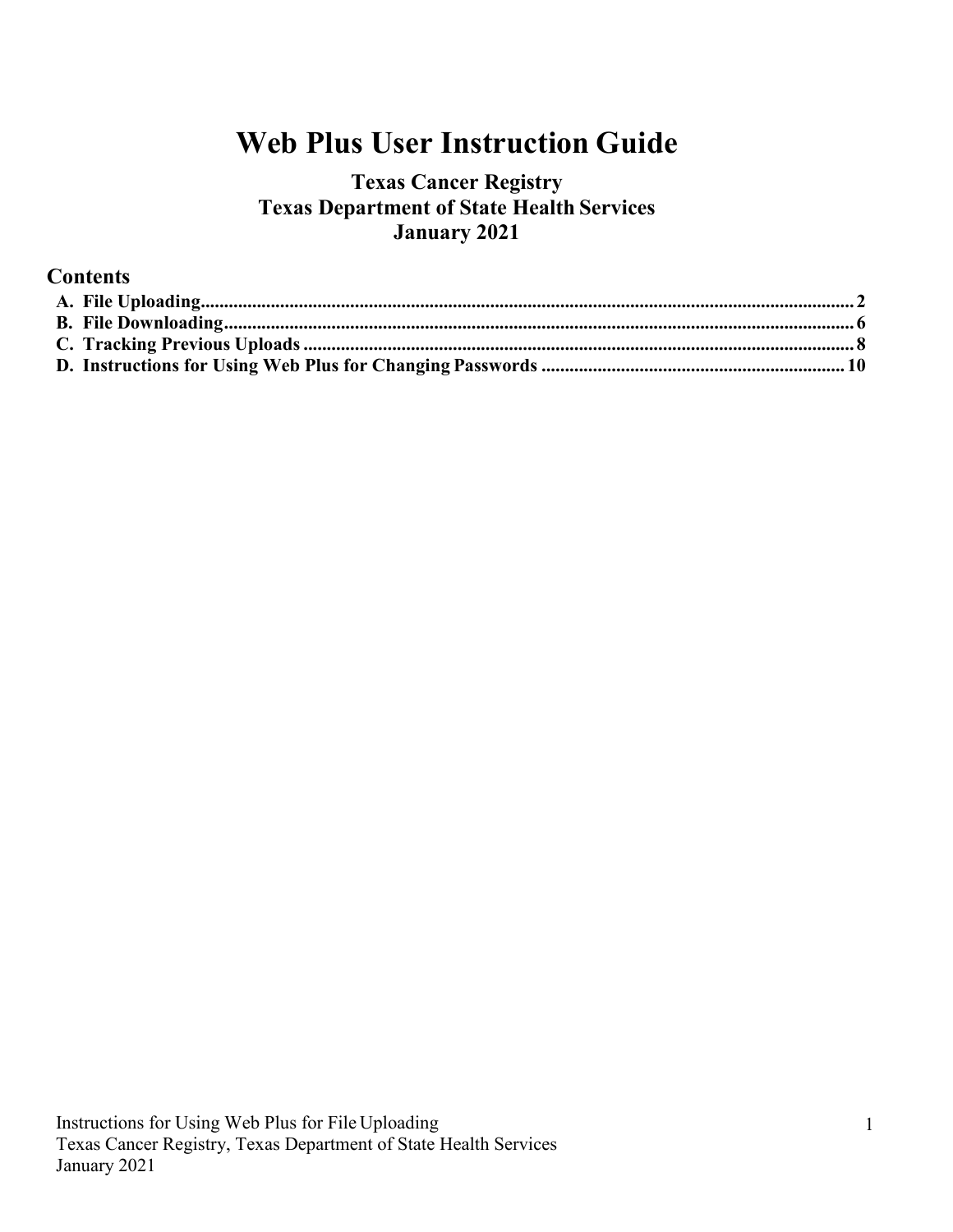### <span id="page-1-0"></span>**A. FILE UPLOADING**

Change

**Step A-1:** Use the following URL to open the Web Plus log-in page (Figure A-1):

<https://registryplus.dshs.texas.gov/logonen.aspx>

**Step A-2:** Enter your assigned user ID and password and click on **Log in** (Figure A-1). The first time you log in, you will be prompted to create a new password (Figure A-1a). Refer to the two separate emails from the TCR. One will contain your username & the second email contains your initial password.

| $\rightarrow$ C<br>https://registryplus.dshs.texas.gov/logonen.aspx<br><b>III</b> Apps<br><b>REGISTRY PLUS</b> | $\sim$ $\star$                                                                                                                                                                                                                                                                                                                     |
|----------------------------------------------------------------------------------------------------------------|------------------------------------------------------------------------------------------------------------------------------------------------------------------------------------------------------------------------------------------------------------------------------------------------------------------------------------|
|                                                                                                                |                                                                                                                                                                                                                                                                                                                                    |
|                                                                                                                |                                                                                                                                                                                                                                                                                                                                    |
|                                                                                                                |                                                                                                                                                                                                                                                                                                                                    |
|                                                                                                                | <b>National Program of Cancer Registries</b>                                                                                                                                                                                                                                                                                       |
|                                                                                                                | <b>Welcome to Web Plus</b><br>Application for Secure Cancer Reporting Over the WWW                                                                                                                                                                                                                                                 |
| <b>Texas Cancer Registry</b>                                                                                   |                                                                                                                                                                                                                                                                                                                                    |
|                                                                                                                | Please log in                                                                                                                                                                                                                                                                                                                      |
| <b>State</b>                                                                                                   | User ID                                                                                                                                                                                                                                                                                                                            |
|                                                                                                                | Password                                                                                                                                                                                                                                                                                                                           |
| Web Plus V3.7.0                                                                                                | Log in                                                                                                                                                                                                                                                                                                                             |
|                                                                                                                |                                                                                                                                                                                                                                                                                                                                    |
|                                                                                                                | Notice to Users: Access to this system is restricted to authorized users. Unauthorized use of, or access to this resource may subject you to disciplinary action or criminal<br>prosecution. If you are not authorized to access this resource, LOG OFF IMMEDIATELY. HIPAA - WARNING All users must comply with HIPAA PRIVACY RULE |
| authorized to use. Log off or lock up your workstation when it is unattended.                                  | REQUIREMENTS while using this computer system, including - Log on only under your assigned user ID. Do not attempt to access health information that you are not                                                                                                                                                                   |
|                                                                                                                |                                                                                                                                                                                                                                                                                                                                    |
|                                                                                                                |                                                                                                                                                                                                                                                                                                                                    |
| (Figure A-1a) First time log in only                                                                           |                                                                                                                                                                                                                                                                                                                                    |
|                                                                                                                |                                                                                                                                                                                                                                                                                                                                    |
| Web Plus                                                                                                       | ×                                                                                                                                                                                                                                                                                                                                  |
|                                                                                                                |                                                                                                                                                                                                                                                                                                                                    |
|                                                                                                                |                                                                                                                                                                                                                                                                                                                                    |
|                                                                                                                | https://registryplus.dshs.texas.gov/forcechangepassword.aspx                                                                                                                                                                                                                                                                       |
|                                                                                                                |                                                                                                                                                                                                                                                                                                                                    |
| Apps                                                                                                           |                                                                                                                                                                                                                                                                                                                                    |
|                                                                                                                |                                                                                                                                                                                                                                                                                                                                    |
|                                                                                                                |                                                                                                                                                                                                                                                                                                                                    |
|                                                                                                                |                                                                                                                                                                                                                                                                                                                                    |
|                                                                                                                |                                                                                                                                                                                                                                                                                                                                    |
|                                                                                                                | You are required to change your password before proceeding further. Please enter your new password.                                                                                                                                                                                                                                |
|                                                                                                                |                                                                                                                                                                                                                                                                                                                                    |
|                                                                                                                |                                                                                                                                                                                                                                                                                                                                    |
| Change Password<br>New password                                                                                |                                                                                                                                                                                                                                                                                                                                    |
|                                                                                                                |                                                                                                                                                                                                                                                                                                                                    |

Instructions for Using Web Plus for File Uploading Texas Cancer Registry, Texas Department of State Health Services January 2021 **Step A-3:** The homepage for your facility will appear. Click on the **File Upload** link (Figure A-2).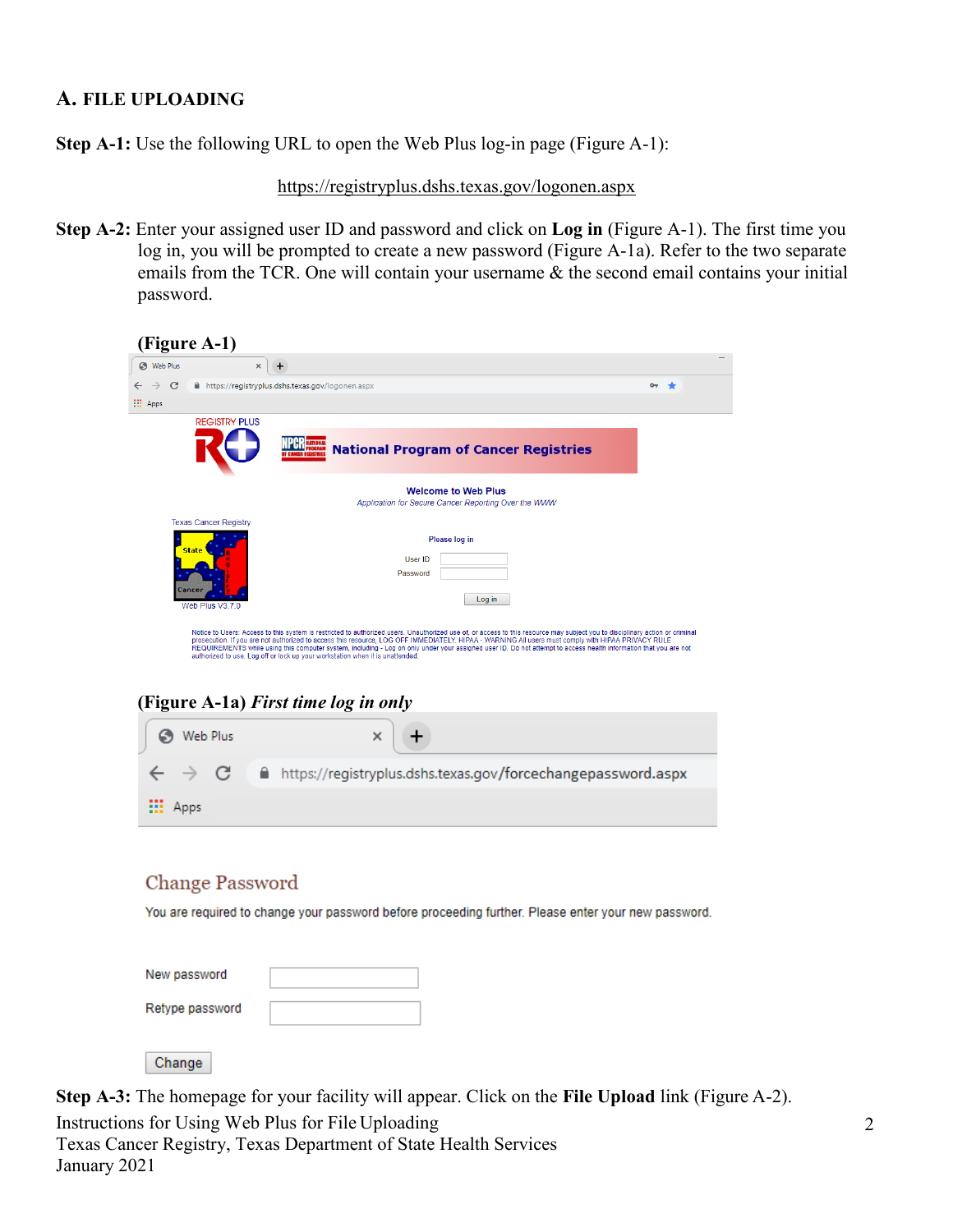| (Figure A-2)                                                                                                                                                 |                                                                                                            |                          |  |  |
|--------------------------------------------------------------------------------------------------------------------------------------------------------------|------------------------------------------------------------------------------------------------------------|--------------------------|--|--|
| $\ddot{}$<br>Web Plus<br>$\times$                                                                                                                            |                                                                                                            | $\overline{\phantom{a}}$ |  |  |
| C<br>e registryplus.dshs.texas.gov/HomeAllEx.aspx<br>$\leftarrow$<br>$\rightarrow$                                                                           | ☆                                                                                                          |                          |  |  |
| <b>III</b> Apps                                                                                                                                              |                                                                                                            |                          |  |  |
| Web Plus                                                                                                                                                     | <b>Texas Cancer Registry</b><br><b>TCR Tech Support</b><br>(512) 776-3617<br>Session time left: 99 minutes |                          |  |  |
|                                                                                                                                                              | <b>Change Password</b>                                                                                     | Log out                  |  |  |
| Web Plus Home Page for ALLISON VASQUEZ<br>Please select a cancer reporting activity from those listed below the facility for which you would like to report. |                                                                                                            |                          |  |  |
| <b>ABC HOSPITAL</b>                                                                                                                                          |                                                                                                            |                          |  |  |
| <b>Facility Abstractor</b>                                                                                                                                   |                                                                                                            |                          |  |  |
| <b>File Upload</b>                                                                                                                                           |                                                                                                            |                          |  |  |

**Step A-4:** The Menu options page will appear (Figure A-3).

| (Figure A-3)      |                                                     |                         |                       |                        |                                                                             |         |          |
|-------------------|-----------------------------------------------------|-------------------------|-----------------------|------------------------|-----------------------------------------------------------------------------|---------|----------|
| <b>S</b> Web Plus | $\times$<br>æ                                       |                         |                       |                        |                                                                             | —       | $\times$ |
| $\rightarrow$ C   | e registryplus.dshs.texas.gov/HomeFileUpLoader.aspx |                         |                       |                        | ਮੈਂ                                                                         |         |          |
| <b>III</b> Apps   |                                                     |                         |                       |                        |                                                                             |         |          |
| Web Plus          |                                                     |                         |                       |                        | <b>Texas Cancer Registry</b><br><b>TCR Tech Support</b><br>$(512) 776-3617$ |         |          |
| Home              | <b>New Upload</b>                                   | <b>Previous Uploads</b> | <b>Download Files</b> | <b>Change Password</b> | Help                                                                        | Log out |          |

**Step A-5:** Select **New Upload** from the top menu bar (Figure A-4).

| Web Plus                                                                                                                                                                                                                                                                                                                                                                                                                                                                         | $\ddot{}$<br>$\times$                     |                         |                       |                                                                                                                                                               |                                                                           | □<br>$\times$ |
|----------------------------------------------------------------------------------------------------------------------------------------------------------------------------------------------------------------------------------------------------------------------------------------------------------------------------------------------------------------------------------------------------------------------------------------------------------------------------------|-------------------------------------------|-------------------------|-----------------------|---------------------------------------------------------------------------------------------------------------------------------------------------------------|---------------------------------------------------------------------------|---------------|
| C<br>$\rightarrow$                                                                                                                                                                                                                                                                                                                                                                                                                                                               | e registryplus.dshs.texas.gov/upload.aspx |                         |                       |                                                                                                                                                               | ☆                                                                         |               |
| <b>III</b> Apps                                                                                                                                                                                                                                                                                                                                                                                                                                                                  |                                           |                         |                       |                                                                                                                                                               |                                                                           |               |
| Web Plus                                                                                                                                                                                                                                                                                                                                                                                                                                                                         |                                           |                         |                       |                                                                                                                                                               | <b>Texas Cancer Registry</b><br><b>TCR Tech Support</b><br>(512) 776-3617 |               |
| Home                                                                                                                                                                                                                                                                                                                                                                                                                                                                             | <b>New Upload</b>                         | <b>Previous Uploads</b> | <b>Download Files</b> | <b>Change Password</b>                                                                                                                                        | <b>Help</b>                                                               | Log out       |
|                                                                                                                                                                                                                                                                                                                                                                                                                                                                                  |                                           |                         |                       |                                                                                                                                                               |                                                                           |               |
| version record layout. NOTE: If you are uploading a NAACCR version 180 file, edits will be automatically run upon upload of the file and the edits error report will open in a<br>separate window. For files uploaded in NAACCR version 16.0 file format, the file will be uploaded and submitted for edits processing by your central registry using the Web<br>Plus Administration Tool. You will be notified via e-mail when your error report becomes available for viewing. |                                           |                         |                       | Select your upload type, NAACCR v18.0, Non-NAACCR, or NAACCR v16.0. If you have selected a NAACCR file upload option, the files must be in the correct NAACCR |                                                                           |               |
| ◎ NAACCR V18.x File ● Non-NAACCR File ● NAACCR V16 File                                                                                                                                                                                                                                                                                                                                                                                                                          |                                           |                         |                       |                                                                                                                                                               |                                                                           |               |
| Select a file to upload: Choose File No file chosen                                                                                                                                                                                                                                                                                                                                                                                                                              |                                           |                         |                       |                                                                                                                                                               |                                                                           |               |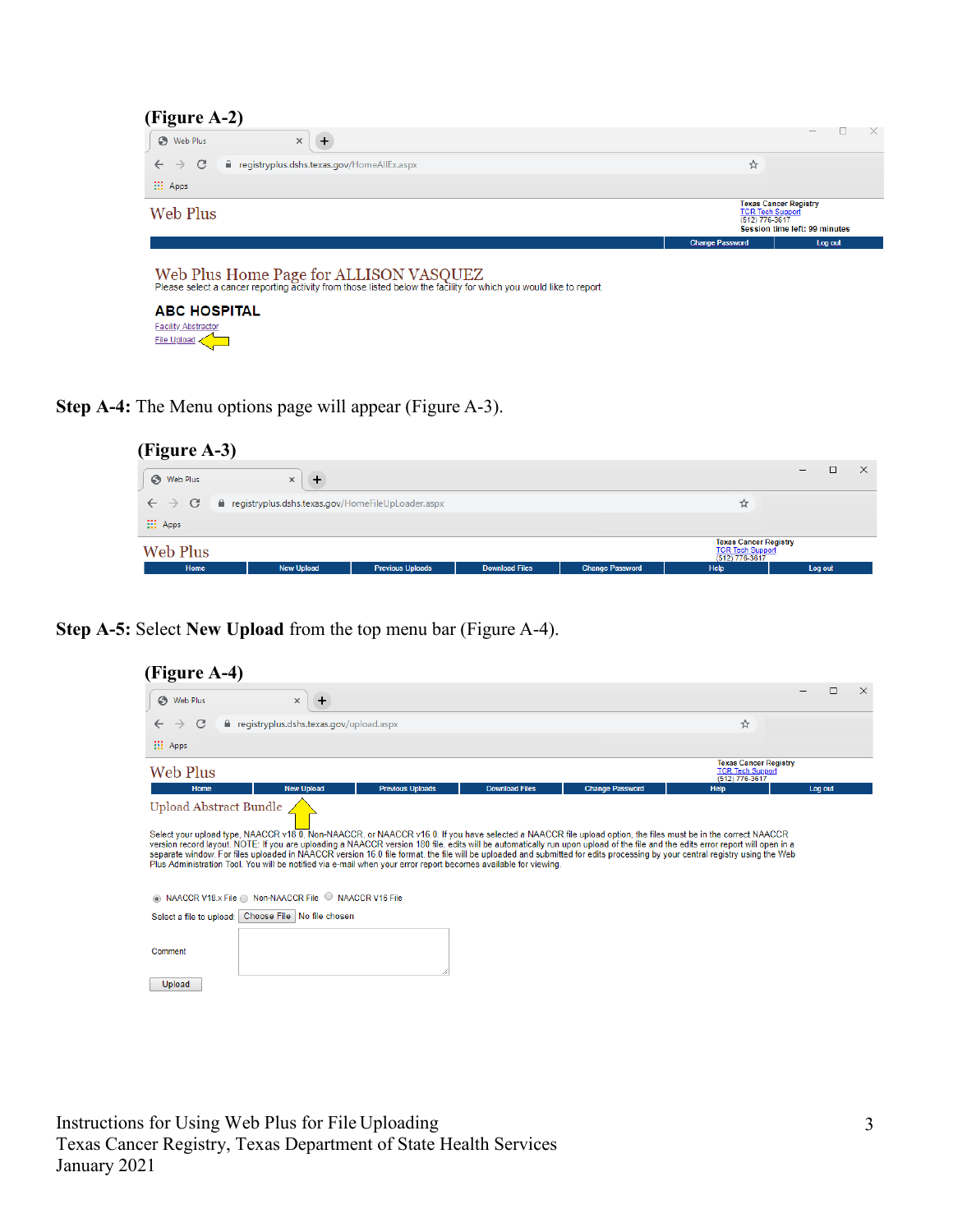**Step A-6:** Select which type of file you are uploading (Figure A-4-a).

- For case submission files, select NAACCR V18.x File.
- For all other files, including pull-lists, medical records, reports, word documents or any other non-NAACCR, select Non-NAACCR File.

| (Figure A-4-a)                                     |                                                                                                                                                                                                                                                                                                                                                                                                                                                                                                                                                                                                                                                                                                       |                       |                        |                                                                           |                    |
|----------------------------------------------------|-------------------------------------------------------------------------------------------------------------------------------------------------------------------------------------------------------------------------------------------------------------------------------------------------------------------------------------------------------------------------------------------------------------------------------------------------------------------------------------------------------------------------------------------------------------------------------------------------------------------------------------------------------------------------------------------------------|-----------------------|------------------------|---------------------------------------------------------------------------|--------------------|
| C Web Plus                                         | $\ddot{}$<br>$\times$                                                                                                                                                                                                                                                                                                                                                                                                                                                                                                                                                                                                                                                                                 |                       |                        |                                                                           | $\times$<br>$\Box$ |
| C<br>$\rightarrow$                                 | e registryplus.dshs.texas.gov/upload.aspx                                                                                                                                                                                                                                                                                                                                                                                                                                                                                                                                                                                                                                                             |                       |                        | ☆                                                                         |                    |
| <b>III</b> Apps                                    |                                                                                                                                                                                                                                                                                                                                                                                                                                                                                                                                                                                                                                                                                                       |                       |                        |                                                                           |                    |
| Web Plus                                           |                                                                                                                                                                                                                                                                                                                                                                                                                                                                                                                                                                                                                                                                                                       |                       |                        | <b>Texas Cancer Registry</b><br><b>TCR Tech Support</b><br>(512) 776-3617 |                    |
| Home                                               | <b>New Upload</b><br><b>Previous Uploads</b>                                                                                                                                                                                                                                                                                                                                                                                                                                                                                                                                                                                                                                                          | <b>Download Files</b> | <b>Change Password</b> | <b>Help</b>                                                               | Log out            |
| NAACCR V18.x File                                  | Select your upload type, NAACCR v18.0, Non-NAACCR, or NAACCR v16.0. If you have selected a NAACCR file upload option, the files must be in the correct NAACCR<br>version record layout. NOTE: If you are uploading a NAACCR version 180 file, edits will be automatically run upon upload of the file and the edits error report will open in a<br>separate window. For files uploaded in NAACCR version 16.0 file format, the file will be uploaded and submitted for edits processing by your central registry using the Web<br>Plus Administration Tool. You will be notified via e-mail when your error report becomes available for viewing.<br><b>Non-NAACCR File</b><br><b>NAACCR V16 File</b> |                       |                        |                                                                           |                    |
| Select a file to upload:                           | Choose File No file chosen                                                                                                                                                                                                                                                                                                                                                                                                                                                                                                                                                                                                                                                                            |                       |                        |                                                                           |                    |
| Comment<br>Upload                                  |                                                                                                                                                                                                                                                                                                                                                                                                                                                                                                                                                                                                                                                                                                       |                       |                        |                                                                           |                    |
| <b>NAACCR</b> upload case<br>submission files only | NON-NAACCR files such as pull-lists,<br>medical records, reports, or any other                                                                                                                                                                                                                                                                                                                                                                                                                                                                                                                                                                                                                        |                       |                        |                                                                           |                    |
|                                                    | documents                                                                                                                                                                                                                                                                                                                                                                                                                                                                                                                                                                                                                                                                                             |                       |                        |                                                                           |                    |

**Step A-7:** Select the **Choose File** (Chrome users) or **Browse** (Internet Explorer users) button and choose the file location on your computer. Once selected, click **Open** (Figure A-4-b).

| <b>S</b> Web Plus                                       | $\times$                                  | $\div$     |                                                                                                                                                                                                                                                                                                |                    |                        |                |                                           |   | □       |
|---------------------------------------------------------|-------------------------------------------|------------|------------------------------------------------------------------------------------------------------------------------------------------------------------------------------------------------------------------------------------------------------------------------------------------------|--------------------|------------------------|----------------|-------------------------------------------|---|---------|
| C                                                       | e registryplus.dshs.texas.gov/upload.aspx |            |                                                                                                                                                                                                                                                                                                |                    |                        |                | ☆                                         |   |         |
| <b>III</b> Apps                                         |                                           |            |                                                                                                                                                                                                                                                                                                |                    |                        |                |                                           |   |         |
|                                                         |                                           |            |                                                                                                                                                                                                                                                                                                |                    |                        |                | <b>Texas Cancer Registry</b>              |   |         |
| <b>Web Plus</b>                                         |                                           |            |                                                                                                                                                                                                                                                                                                |                    |                        |                | <b>TCR Tech Support</b><br>(512) 776-3617 |   |         |
| Home                                                    | <b>New Upload</b>                         |            | <b>Previous Uploads</b><br><b>Download Files</b>                                                                                                                                                                                                                                               |                    | <b>Change Password</b> | <b>Help</b>    |                                           |   | Log out |
| <b>Upload Abstract Bundle</b>                           |                                           |            |                                                                                                                                                                                                                                                                                                |                    |                        |                |                                           |   |         |
| A NAACCR V18.x File & Non-NAACCR File A NAACCR V16 File |                                           |            | separate window. For files uploaded in NAACCR version 16.0 file format, the file will be uploaded and submitted for edits processing by your central registry using the Web<br>Plus Administration Tool. You will be notified via e-mail when your error report becomes available for viewing. |                    |                        |                |                                           |   |         |
|                                                         |                                           |            |                                                                                                                                                                                                                                                                                                |                    |                        |                |                                           |   |         |
| Select a file to upload:                                | Choose File   No file chosen              |            |                                                                                                                                                                                                                                                                                                |                    |                        |                |                                           |   |         |
|                                                         |                                           |            |                                                                                                                                                                                                                                                                                                |                    |                        |                |                                           |   |         |
|                                                         |                                           |            |                                                                                                                                                                                                                                                                                                |                    |                        |                |                                           |   |         |
| <b>Upload</b>                                           | <b>O</b> Open                             |            |                                                                                                                                                                                                                                                                                                |                    |                        |                |                                           | × |         |
|                                                         |                                           |            | > This PC > Desktop                                                                                                                                                                                                                                                                            |                    | $\vee$ 0               | Search Desktop |                                           | ۹ |         |
|                                                         | Organize -                                | New folder |                                                                                                                                                                                                                                                                                                |                    |                        |                | 胆・・<br>$\blacksquare$                     | Q |         |
|                                                         |                                           |            | Name                                                                                                                                                                                                                                                                                           | Date modified      | Type                   | Size           |                                           |   |         |
|                                                         | <b>Duick access</b>                       |            | 2018 Manuals                                                                                                                                                                                                                                                                                   | 4/2/2019 3:15 PM   | <b>File folder</b>     |                |                                           |   |         |
|                                                         | <b>This PC</b>                            | À          | eMaRC Prep                                                                                                                                                                                                                                                                                     | 4/26/2019 2:32 PM  | File folder            |                |                                           |   |         |
|                                                         | <b>Desktop</b>                            |            | <b>TCR Handbook</b>                                                                                                                                                                                                                                                                            | 3/19/2019 11:58 AM | <b>File folder</b>     |                |                                           |   |         |
|                                                         | <b>Downloads</b>                          | À          | <b>WebPlus Screenshots</b>                                                                                                                                                                                                                                                                     | 5/29/2019 11:10 AM | <b>File folder</b>     |                |                                           |   |         |
|                                                         | Documents                                 | À          | 6.25.19 REQ Data Item List For Summ Sta                                                                                                                                                                                                                                                        | 6/25/2019 11:44 AM | Microsoft Excel W      | 34 KB          |                                           |   |         |
|                                                         | $=$ Pictures                              | ÷          | 图 2019 Reporter Contact Updates.xlsx                                                                                                                                                                                                                                                           | 9/3/2019 11:33 AM  | Microsoft Excel W      | 260 KB         |                                           |   |         |
|                                                         |                                           |            | <b>Acrobat Reader DC</b>                                                                                                                                                                                                                                                                       | 3/12/2019 10:31 AM | Shortcut               | 3 KB           |                                           |   |         |
|                                                         | $\Box$ This PC                            |            | AVasquez-Form HR0302.pdf                                                                                                                                                                                                                                                                       | 8/19/2019 2:05 PM  | Adobe Acrobat D        | 255 KB         |                                           |   |         |
|                                                         | Network                                   |            | <b>CO</b> CRS Plus                                                                                                                                                                                                                                                                             | 7/2/2019 3:23 PM   | Shortcut               | $2$ KB         |                                           |   |         |
| Comment                                                 |                                           |            | <b>ME DSHS National Access doc</b>                                                                                                                                                                                                                                                             | 8/28/2010 3-13 DM  | Microcoft Word Q       | 66 KR          |                                           |   |         |

Instructions for Using Web Plus for File Uploading Texas Cancer Registry, Texas Department of State Health Services January 2021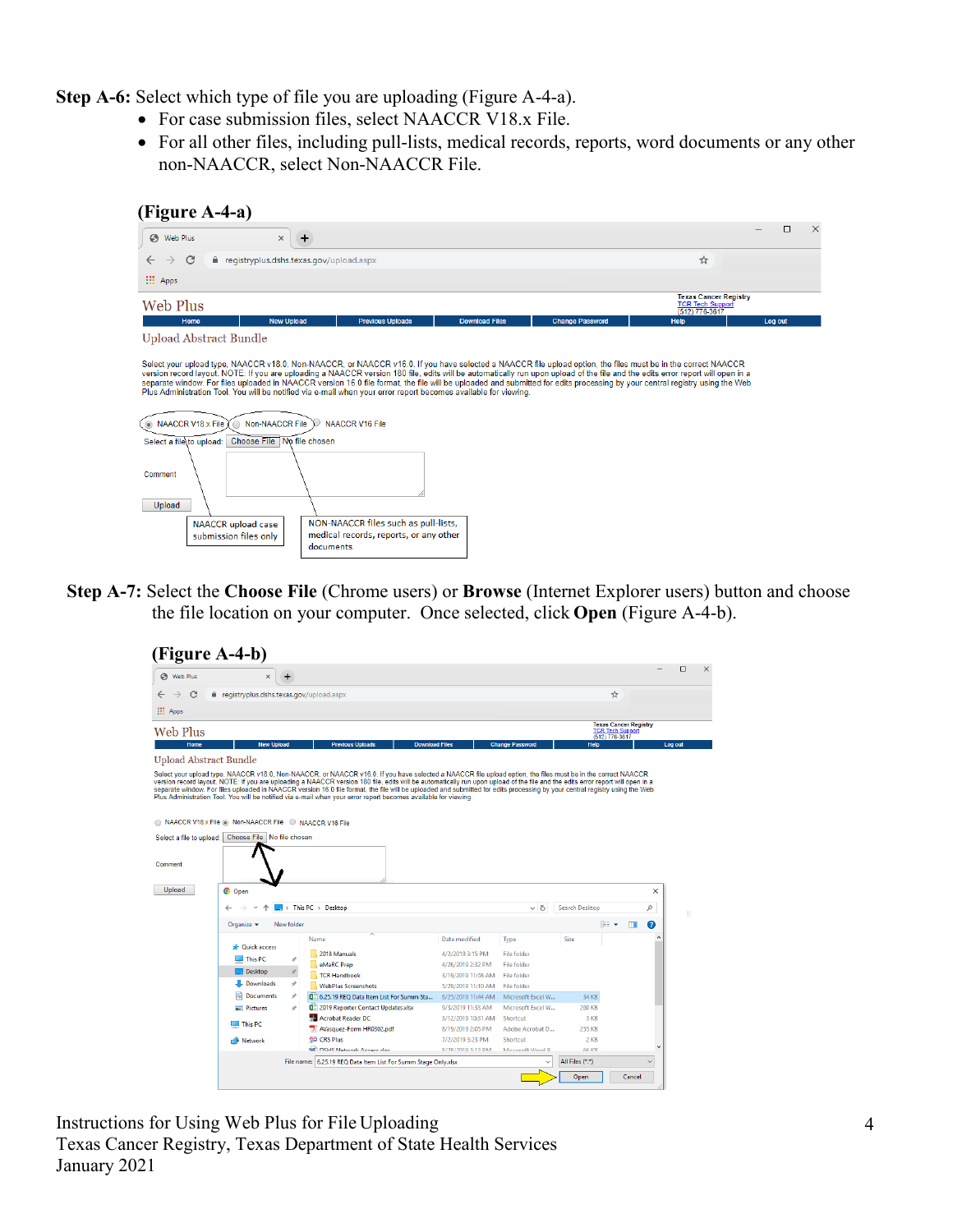**Step A-8:** Now that your file is selected, add additional comments to upload with your file. For example, facility #999-Summary Stage report. Once both tasks are completed, click on the **Upload**  button (Figure A-4-c).

| (Figure A-4-c)                                                                                                                                                                                                                                                                                                                                                                                                                                                                                                                                                                                                                                    |                                           |                         |                       |                        |                                                                           |         |
|---------------------------------------------------------------------------------------------------------------------------------------------------------------------------------------------------------------------------------------------------------------------------------------------------------------------------------------------------------------------------------------------------------------------------------------------------------------------------------------------------------------------------------------------------------------------------------------------------------------------------------------------------|-------------------------------------------|-------------------------|-----------------------|------------------------|---------------------------------------------------------------------------|---------|
| S Web Plus                                                                                                                                                                                                                                                                                                                                                                                                                                                                                                                                                                                                                                        | $\ddot{}$<br>×                            |                         |                       |                        |                                                                           | ×<br>П  |
| C<br>$\rightarrow$                                                                                                                                                                                                                                                                                                                                                                                                                                                                                                                                                                                                                                | e registryplus.dshs.texas.gov/upload.aspx |                         |                       |                        | ☆                                                                         |         |
| <b>H</b> Apps                                                                                                                                                                                                                                                                                                                                                                                                                                                                                                                                                                                                                                     |                                           |                         |                       |                        |                                                                           |         |
| Web Plus                                                                                                                                                                                                                                                                                                                                                                                                                                                                                                                                                                                                                                          |                                           |                         |                       |                        | <b>Texas Cancer Registry</b><br><b>TCR Tech Support</b><br>(512) 776-3617 |         |
| Home                                                                                                                                                                                                                                                                                                                                                                                                                                                                                                                                                                                                                                              | <b>New Upload</b>                         | <b>Previous Uploads</b> | <b>Download Files</b> | <b>Change Password</b> | Help                                                                      | Log out |
| Select your upload type, NAACCR v18.0, Non-NAACCR, or NAACCR v16.0. If you have selected a NAACCR file upload option, the files must be in the correct NAACCR<br>version record layout. NOTE: If you are uploading a NAACCR version 180 file, edits will be automatically run upon upload of the file and the edits error report will open in a<br>separate window. For files uploaded in NAACCR version 16.0 file format, the file will be uploaded and submitted for edits processing by your central registry using the Web<br>Plus Administration Tool. You will be notified via e-mail when your error report becomes available for viewing. |                                           |                         |                       |                        |                                                                           |         |
| ◯ NAACCR V18.x File ⓒ Non-NAACCR File ◯ NAACCR V16 File                                                                                                                                                                                                                                                                                                                                                                                                                                                                                                                                                                                           |                                           |                         |                       |                        |                                                                           |         |
| Select a file to upload: Choose File 6.25.19 REQ Data Item L r Summ Stage Only.xlsx                                                                                                                                                                                                                                                                                                                                                                                                                                                                                                                                                               |                                           |                         |                       |                        |                                                                           |         |
| Comment<br>Upload                                                                                                                                                                                                                                                                                                                                                                                                                                                                                                                                                                                                                                 | Add comments to send with your file.      |                         |                       |                        |                                                                           |         |

**Step A-9:** After the upload, you will get a message that the file has been uploaded (Figure A-4-d).

|                                                                                                                                                                                                                                                                                                                                                                                                                                                                                                                                             |                        |                                                                           | ×<br>п  |
|---------------------------------------------------------------------------------------------------------------------------------------------------------------------------------------------------------------------------------------------------------------------------------------------------------------------------------------------------------------------------------------------------------------------------------------------------------------------------------------------------------------------------------------------|------------------------|---------------------------------------------------------------------------|---------|
| S Web Plus<br>$\times$<br>$\ddot{}$                                                                                                                                                                                                                                                                                                                                                                                                                                                                                                         |                        |                                                                           |         |
| C<br>e registryplus.dshs.texas.gov/upload.aspx<br>$\rightarrow$                                                                                                                                                                                                                                                                                                                                                                                                                                                                             |                        | ☆                                                                         |         |
| <b>III</b> Apps                                                                                                                                                                                                                                                                                                                                                                                                                                                                                                                             |                        |                                                                           |         |
| <b>Web Plus</b>                                                                                                                                                                                                                                                                                                                                                                                                                                                                                                                             |                        | <b>Texas Cancer Registry</b><br><b>TCR Tech Support</b><br>(512) 776-3617 |         |
| <b>New Upload</b><br><b>Previous Uploads</b><br><b>Download Files</b><br>Home                                                                                                                                                                                                                                                                                                                                                                                                                                                               | <b>Change Password</b> | <b>Help</b>                                                               | Log out |
| Upload Abstract Bundle                                                                                                                                                                                                                                                                                                                                                                                                                                                                                                                      |                        |                                                                           |         |
| version record layout. NOTE: If you are uploading a NAACCR version 180 file, edits will be automatically run upon upload of the file and the edits error report will open in a<br>separate window. For files uploaded in NAACCR version 16.0 file format, the file will be uploaded and submitted for edits processing by your central registry using the Web<br>Plus Administration Tool. You will be notified via e-mail when your error report becomes available for viewing.<br>◯ NAACCR V18.x File ⓒ Non-NAACCR File Q NAACCR V16 File |                        |                                                                           |         |
| Select a file to upload: Choose File 6.25.19 REQ Data Item L r Summ Stage Only.xlsx                                                                                                                                                                                                                                                                                                                                                                                                                                                         |                        |                                                                           |         |
| Add comments to send with your file.<br>Comment                                                                                                                                                                                                                                                                                                                                                                                                                                                                                             |                        |                                                                           |         |
|                                                                                                                                                                                                                                                                                                                                                                                                                                                                                                                                             |                        |                                                                           |         |

Instructions for Using Web Plus for File Uploading Texas Cancer Registry, Texas Department of State Health Services January 2021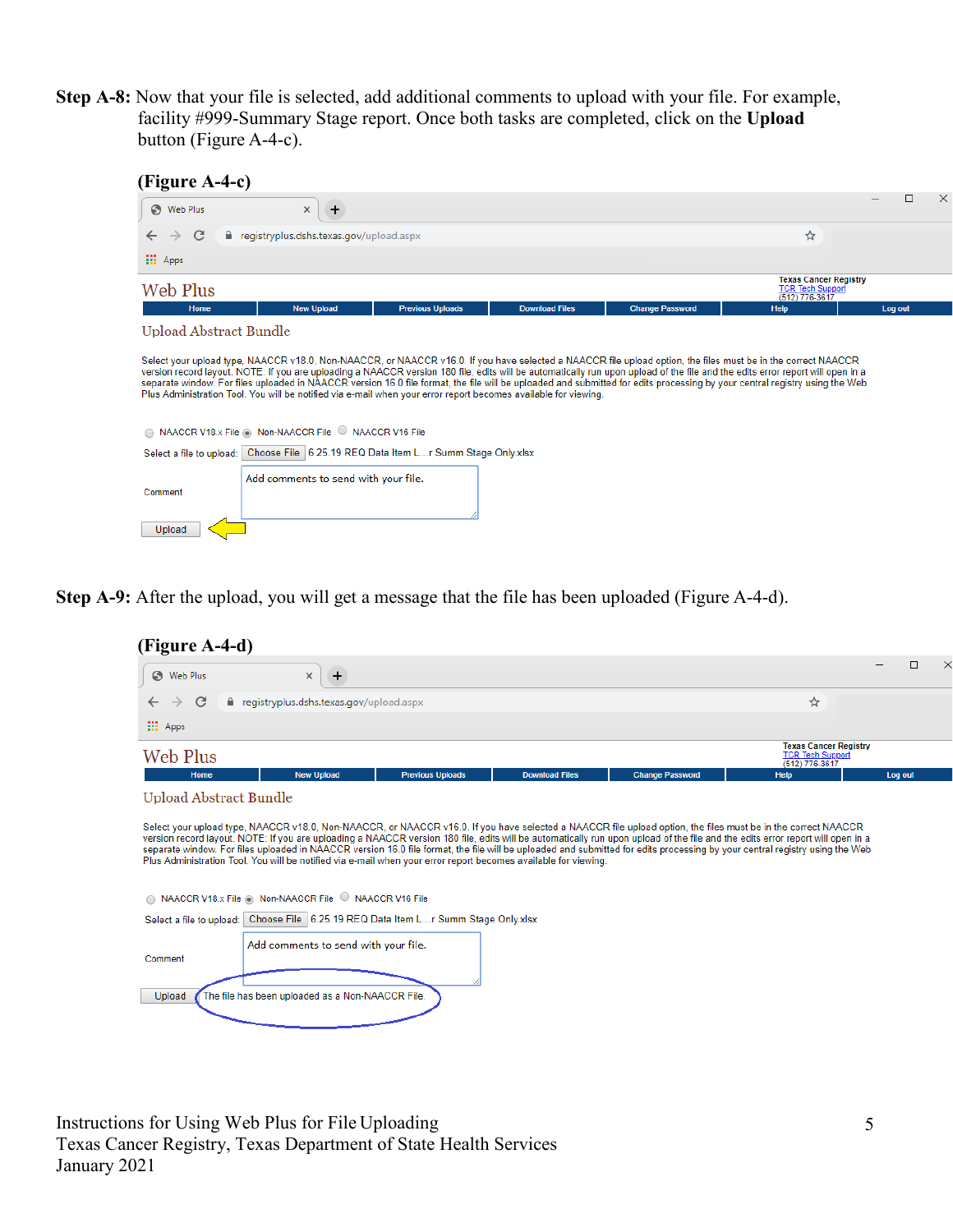#### <span id="page-5-0"></span>**B. FILE DOWNLOADING**

**Step B-1:** Use the following URL to link to the Web Plus log in page:

<https://registryplus.dshs.texas.gov/logonen.aspx>

**Step B-2:** Enter your assigned user ID and password and click on **Log in** (Figure B-1). (The first time you log in, you will be prompted to create a new password.)



**Step B-3:** The homepage for your facility will appear. Click on the **File Upload** link. (Figure B-2).

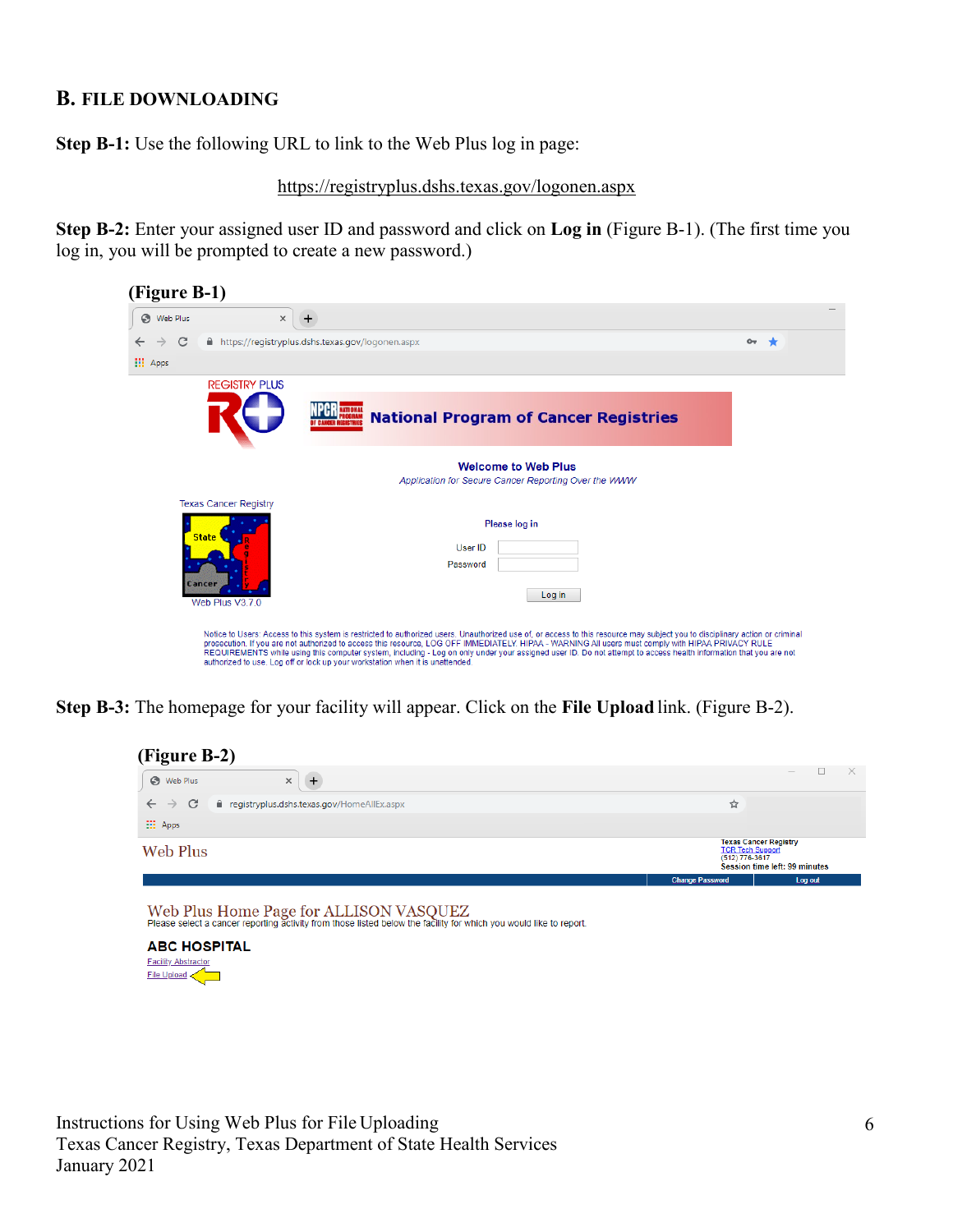**Step B-4:** Select **Download Files** option in the menu bar at top**.** The available file(s) will appear. Select **Download**. (Figure B-3)



| Web Plus                        |             | $\times$<br>$+$                                  |                                                           |                       |                        |                                                                           | $\Box$<br>$\times$<br>- |
|---------------------------------|-------------|--------------------------------------------------|-----------------------------------------------------------|-----------------------|------------------------|---------------------------------------------------------------------------|-------------------------|
| $\rightarrow$ C<br>$\leftarrow$ |             | e registryplus.dshs.texas.gov/downloadfiles.aspx |                                                           |                       |                        | ☆                                                                         |                         |
| <b>III</b> Apps                 |             |                                                  |                                                           |                       |                        |                                                                           |                         |
| Web Plus                        |             |                                                  |                                                           | -                     |                        | <b>Texas Cancer Registry</b><br><b>TCR Tech Support</b><br>(512) 776-3617 |                         |
|                                 | Home        | <b>New Upload</b>                                | <b>Previous Uploads</b>                                   | <b>Download Files</b> | <b>Change Password</b> | Help                                                                      | Log out                 |
| Download File                   |             |                                                  |                                                           |                       |                        |                                                                           |                         |
| File ID                         | File        | Date uploaded                                    | <b>Comment</b>                                            | <b>Action</b>         |                        |                                                                           |                         |
| 14909                           | AxCrypt.doc |                                                  | 2/8/2019 2:03:39 PM TCR Basic class example file Download |                       |                        |                                                                           |                         |

**Step B-5:** Select **Save** (See Figure B-4).

| (Figure B-4)                                                                       |      |      |        |  |
|------------------------------------------------------------------------------------|------|------|--------|--|
| Do you want to open or save AxCrypt.doc (468 KB) from registryplus.dshs.texas.gov? | Open | Save | Cancel |  |

**Step B-6:** Select the location on your computer or network where you want to save your file and click **Save** (Figure B-5).

| (Figure B-5)                                                                     |                                                          |                                         |                                                 |        |                   |
|----------------------------------------------------------------------------------|----------------------------------------------------------|-----------------------------------------|-------------------------------------------------|--------|-------------------|
| $\overline{\phantom{a}}$ Desktop                                                 |                                                          |                                         |                                                 | $\Box$ | $\times$          |
| File<br>Share<br>Home                                                            | View                                                     |                                         |                                                 |        | Ø<br>$\checkmark$ |
| $\leftarrow$<br>不<br>$\rightarrow$<br>$\checkmark$                               | This $PC \rightarrow Desktop$                            | Ō<br>$\checkmark$                       | Search Desktop                                  |        | مر                |
| <b>A</b> Quick access<br>$\checkmark$                                            | ∼<br>Name                                                | Date modified                           | Type                                            | Size   |                   |
| $\Box$ This PC<br>$\overrightarrow{x}$<br>$\mathcal{R}$<br><b>Desktop</b>        | 2018 Manuals<br><b>TCR Handbook</b>                      | 4/2/2019 3:15 PM<br>3/19/2019 11:58 AM  | File folder<br>File folder<br>Microsoft Excel W |        | 34 KB             |
| Downloads<br>À.<br>兽<br>Documents<br>$\pi$<br>$\equiv$ Pictures<br>$\mathcal{R}$ | ■ 6.25.19 REQ Data Item List For Summ Sta<br>AxCrypt.doc | 6/25/2019 11:44 AM<br>7/29/2019 9:33 AM | Microsoft Word 9                                |        | 468 KB            |
| This PC<br>$\rightarrow$<br>Network                                              |                                                          |                                         |                                                 |        |                   |
| 15 items                                                                         |                                                          |                                         |                                                 |        | 胆固                |

**Step B-7:** Your browser will show when the download is complete. You can find your downloaded file in the place where you selected to save it on your computer or network.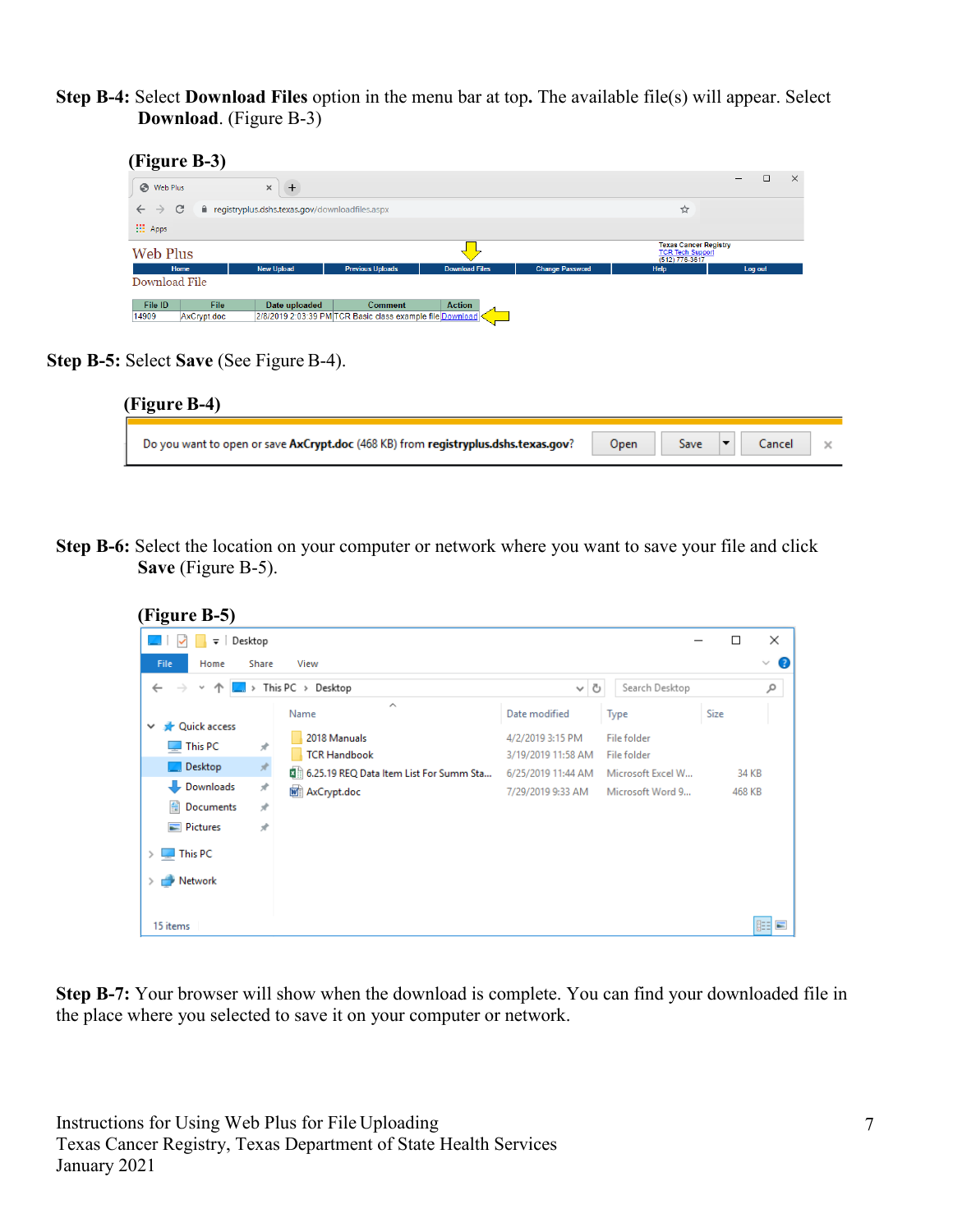## <span id="page-7-0"></span>**C. TRACKING PREVIOUS UPLOADS**

**Step C-1:** Use the following URL to link to the Web Plus log in page.

<https://registryplus.dshs.texas.gov/logonen.aspx>

**Step C-2:** Enter your assigned user ID and password and click on **Log in** (Figure C-1). (The first time you log in, you will be prompted to create a new password.)

| (Figure C-1)                                                              |                                                                                                                                                                                                                                                                                                                                                                                                                                                                                                                                                                                         |            |
|---------------------------------------------------------------------------|-----------------------------------------------------------------------------------------------------------------------------------------------------------------------------------------------------------------------------------------------------------------------------------------------------------------------------------------------------------------------------------------------------------------------------------------------------------------------------------------------------------------------------------------------------------------------------------------|------------|
| Web Plus                                                                  | $\times$<br>$\ddot{}$                                                                                                                                                                                                                                                                                                                                                                                                                                                                                                                                                                   |            |
| C<br><b>III</b> Apps                                                      | https://registryplus.dshs.texas.gov/logonen.aspx                                                                                                                                                                                                                                                                                                                                                                                                                                                                                                                                        | $O_T$<br>÷ |
| <b>REGISTRY PLUS</b>                                                      | <b>National Program of Cancer Registries</b>                                                                                                                                                                                                                                                                                                                                                                                                                                                                                                                                            |            |
|                                                                           | <b>Welcome to Web Plus</b><br>Application for Secure Cancer Reporting Over the WWW                                                                                                                                                                                                                                                                                                                                                                                                                                                                                                      |            |
| <b>Texas Cancer Registry</b><br><b>State</b><br>Cancer<br>Web Plus V3.7.0 | Please log in<br>User ID<br>Password<br>Log in                                                                                                                                                                                                                                                                                                                                                                                                                                                                                                                                          |            |
|                                                                           | Notice to Users: Access to this system is restricted to authorized users. Unauthorized use of, or access to this resource may subject you to disciplinary action or criminal<br>prosecution. If you are not authorized to access this resource, LOG OFF IMMEDIATELY, HIPAA - WARNING All users must comply with HIPAA PRIVACY RULE<br>REQUIREMENTS while using this computer system, including - Log on only under your assigned user ID. Do not attempt to access health information that you are not<br>authorized to use. Log off or lock up your workstation when it is unattended. |            |

**Step C-3:** The homepage for your facility will appear. Click on the **File Upload** link. (Figure C-2).

| (Figure C-2)<br>$+$<br><b>6</b> Web Plus<br>$\times$                         |                        |                                                                                                            |  |  |
|------------------------------------------------------------------------------|------------------------|------------------------------------------------------------------------------------------------------------|--|--|
| $\leftarrow$ $\rightarrow$ C<br>e registryplus.dshs.texas.gov/HomeAllEx.aspx | ☆                      |                                                                                                            |  |  |
| <b>III</b> Apps                                                              |                        |                                                                                                            |  |  |
| Web Plus                                                                     |                        | <b>Texas Cancer Registry</b><br><b>TCR Tech Support</b><br>(512) 776-3617<br>Session time left: 99 minutes |  |  |
|                                                                              | <b>Change Password</b> | Log out                                                                                                    |  |  |

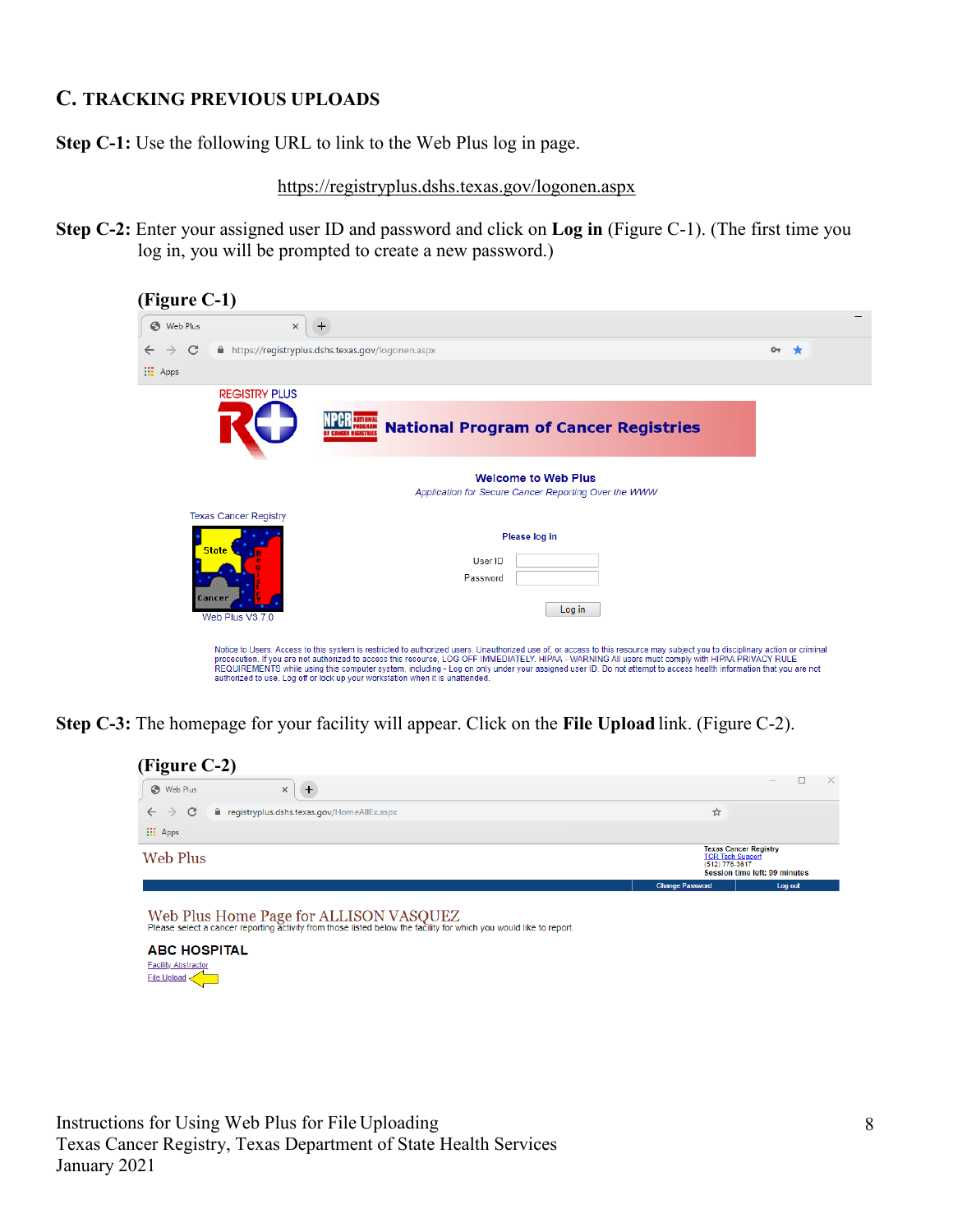**Step C-4:** Mouse over **Previous Uploads** and Track File Uploads will appear. Click on **Track File Uploads** (Figure C-3).



**Step C-5:** The option to select a date range is available. Click on the calendars next to the empty boxes and select beginning and ending dates for your search. Click **Search**. A list of historical files will appear with Original file name, internal file name, date uploaded, status, total abstracts, Abstracts with Errors, Comments and Action (Figure C-4).

| (Figure C-4)                                                                                                                                                                                         |                                     |                                     |                           |                        |                        |                                 |                                |                                                                           |         |        |               |
|------------------------------------------------------------------------------------------------------------------------------------------------------------------------------------------------------|-------------------------------------|-------------------------------------|---------------------------|------------------------|------------------------|---------------------------------|--------------------------------|---------------------------------------------------------------------------|---------|--------|---------------|
| Web Plus<br>G                                                                                                                                                                                        | $\ddot{}$<br>$\times$               |                                     |                           |                        |                        |                                 |                                |                                                                           |         | $\Box$ | $\times$      |
| C<br>e registryplus.dshs.texas.gov/previousuploads.aspx                                                                                                                                              |                                     |                                     |                           |                        |                        |                                 |                                | ☆                                                                         |         |        |               |
| <b>III</b> Apps                                                                                                                                                                                      |                                     |                                     |                           |                        |                        |                                 |                                |                                                                           |         |        |               |
| Web Plus                                                                                                                                                                                             |                                     |                                     |                           |                        |                        |                                 |                                | <b>Texas Cancer Registry</b><br><b>TCR Tech Support</b><br>(512) 776-3617 |         |        |               |
| Home                                                                                                                                                                                                 | <b>New Upload</b>                   |                                     | <b>Previous Uploads</b>   |                        | <b>Download Files</b>  |                                 | <b>Change Password</b>         | <b>Help</b>                                                               | Log out |        |               |
| fields of the abstracts in a bundle by clicking on View Abstracts link. To view the files uploaded within a data range enter the date range below and click Search.<br>Date uploaded from:<br>Search | E2 to:                              | 13                                  |                           |                        |                        |                                 |                                |                                                                           |         |        |               |
| <b>Original File Name</b>                                                                                                                                                                            | <b>Internal File</b><br><b>Name</b> | <b>Date</b><br><b>Uploaded</b>      | <b>Status</b>             | <b>Total Abstracts</b> | with.<br><b>Errors</b> | <b>Abstracts   Total Errors</b> | Comment                        |                                                                           |         |        | <b>Action</b> |
| WP Admin Tool Test docx                                                                                                                                                                              | F0027333.docx 7/12/2019             | 8:32:03<br>AM                       | <b>Bundle</b><br>Exported | N/A                    | N/A                    |                                 | N/A Test file-DELETE FILE      |                                                                           |         |        |               |
| PrepOnlyUsersReport.xls                                                                                                                                                                              | F0027205.xls                        | 7/1/2019<br>2:55:21<br><b>PM</b>    | <b>Bundle</b><br>Exported | N/A                    | N/A                    |                                 | N/A TESTING for email response |                                                                           |         |        |               |
| ReaPlusV18.docx                                                                                                                                                                                      | F0027195.docx 7/1/2019              | 9:17:19<br>AM                       | <b>Bundle</b><br>Exported | N/A                    | N/A                    |                                 | N/A Test for email response    |                                                                           |         |        |               |
| V18InstallReport.pdf                                                                                                                                                                                 | F0027194.pdf                        | 7/1/2019<br>9:04:50<br>AM.          | <b>Bundle</b><br>Exported | N/A                    | N/A                    |                                 |                                | N/A This is a test to see if I get an email reply                         |         |        |               |
| test.xlsx                                                                                                                                                                                            | F0019269.xls                        | 10/25/2017<br>10:31:32<br><b>PM</b> | <b>Bundle</b><br>Exported | N/A                    | N/A                    |                                 |                                | N/A testing new SMTP server (and a gmail email address)                   |         |        |               |
| 2014CaseFinding_Combined_report.txt   F0018728.txt                                                                                                                                                   |                                     | 10/5/2017<br>10:23:56<br><b>AM</b>  | <b>Bundle</b><br>Exported | N/A                    | N/A                    |                                 | this file.                     | N/A This is a TEST upload to see if auto-emails are working. Delete       |         |        |               |

Instructions for Using Web Plus for File Uploading Texas Cancer Registry, Texas Department of State Health Services January 2021